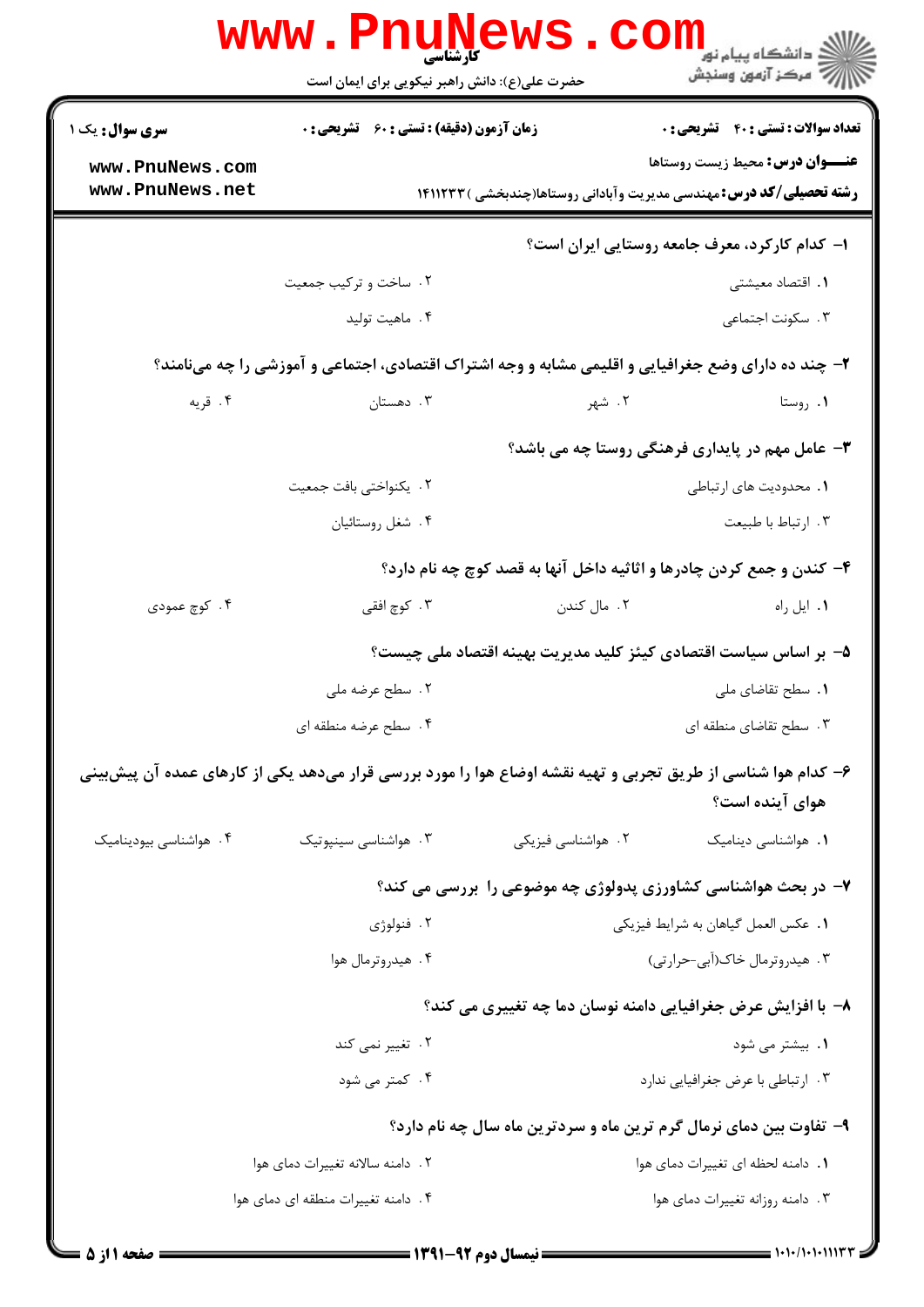|                        | <b>www.PnuNews</b><br>کارشناسی                |                                      | ≦ دانشگاه پیام نور ً                                                          |
|------------------------|-----------------------------------------------|--------------------------------------|-------------------------------------------------------------------------------|
|                        | حضرت علی(ع): دانش راهبر نیکویی برای ایمان است |                                      | رآ - مرڪز آزمون وسنڊش                                                         |
| <b>سری سوال :</b> ۱ یک | زمان آزمون (دقیقه) : تستی : 60 قشریحی : 0     |                                      | تعداد سوالات : تستي : 40 - تشريحي : 0                                         |
| www.PnuNews.com        |                                               |                                      | <b>عنـــوان درس:</b> محیط زیست روستاها                                        |
| www.PnuNews.net        |                                               |                                      | <b>رشته تحصیلی/کد درس:</b> مهندسی مدیریت وآبادانی روستاها(چندبخشی ) ۱۴۱۱۲۳۳   |
|                        |                                               |                                      | ۱۰– ابرهای نخی یا پرمانند چه نام دارند؟                                       |
| ۰۴ نیمبوس              | ۰۳ سیروس                                      | ۰۲ استراتوس                          | ٠١. كومولوس                                                                   |
|                        |                                               |                                      | 11- قسمت سنگی کره زمین چه نام دارد؟                                           |
| ۰۴ اتمسفر              | ۰۳ هیدروسفر                                   | ۲. بیوسفر                            | ۰۱ لیتوسفر                                                                    |
|                        |                                               |                                      | <b>۱۲</b> - میانگین بارندگی ایران چند میلی متر است؟                           |
| ۰۰ . ۵۰۰ میلی متر      | ۰۳ ۲۴۰ میلی متر                               | ۰۲ میلی متر                          | ۰. ۴۰۰ میلی متر                                                               |
|                        |                                               |                                      | ۱۳- منظورمحیط زائیده فکر، محیط فرهنگ ساخت و سپهر فنی چیست؟                    |
| ۰۴ محيط اقتصادي        | ۰۳ محيط اجتماعي                               | ۰۲ محیط انسان ساخت                   | ٠١. محيط طبيعي                                                                |
|                        |                                               |                                      | <b>۱۴</b> - کدام صفت زیر مربوط به پسماندهای سمی و خطرناک است؟                 |
|                        |                                               |                                      | 1. قابل تجديدپذير                                                             |
|                        |                                               |                                      | ۰۲ غیرقابل ازدیاد از نظر بیولوژیک                                             |
|                        |                                               |                                      | ۰۳ دارای خاصیت تجمعی در طبیعت غیر قابل تجزیه و پایداری باشند.                 |
|                        |                                               |                                      | ۰۴ غیر سمی برای موجودات با تاثیرات مخرب                                       |
|                        |                                               |                                      | ۱۵- جمع آوری خانه به خانه زباله در چه روستایی معمول است؟                      |
|                        |                                               |                                      | ۰۱ روستای با حجم تولید زباله متوسط                                            |
|                        |                                               |                                      | ٢. روستاي با درآمد كم                                                         |
|                        |                                               |                                      | ۰۳ , وستای فاقد وسائط نقلیه                                                   |
|                        |                                               |                                      | ۰۴ روستای با درآمد بالا و دارای معابر مناسب برای تردد وسائط نقلیه             |
|                        |                                               |                                      | ۱۶- مهمترین معیار برای سنجش شدت و ضعف فاضلاب از نظر مواد آلی کدام است؟        |
| D.D.T.                 | $SS \cdot \tau$                               | BOD.7                                | COD.                                                                          |
|                        |                                               |                                      | ۱۷- سموم تولیدی ناشی از کدام مورد موجب مرگ انسان از طریق مسمومیت کبدی می5ردد؟ |
|                        | ۰۲ شیستوزومیازیس                              |                                      | ۰۱ ژیاردیازیس کوکساکی شیستوزومیازیس                                           |
|                        | ۰۴ اسپلاتوریا، میکروسیستیس، آنابناو نودولاریا |                                      | ۰۳ کوکساکی شیستوزومیازیس                                                      |
|                        |                                               |                                      | <b>۱۸- دو نوع منبع اصلي آب وجود دارد؛ یکی سطحی و دیگری:</b>                   |
| ۰۴ دریایی              | ۰۳ هوایی                                      | ۰۲ زمینی                             | ۰۱ زیرزمینی                                                                   |
| <b>= صفحه 2از 5 =</b>  |                                               | ـــــــــ نیمسال دوم 92-1391 ـــــــ | = ۱۰۱۰/۱۰۱۰۱۱۱۳۳                                                              |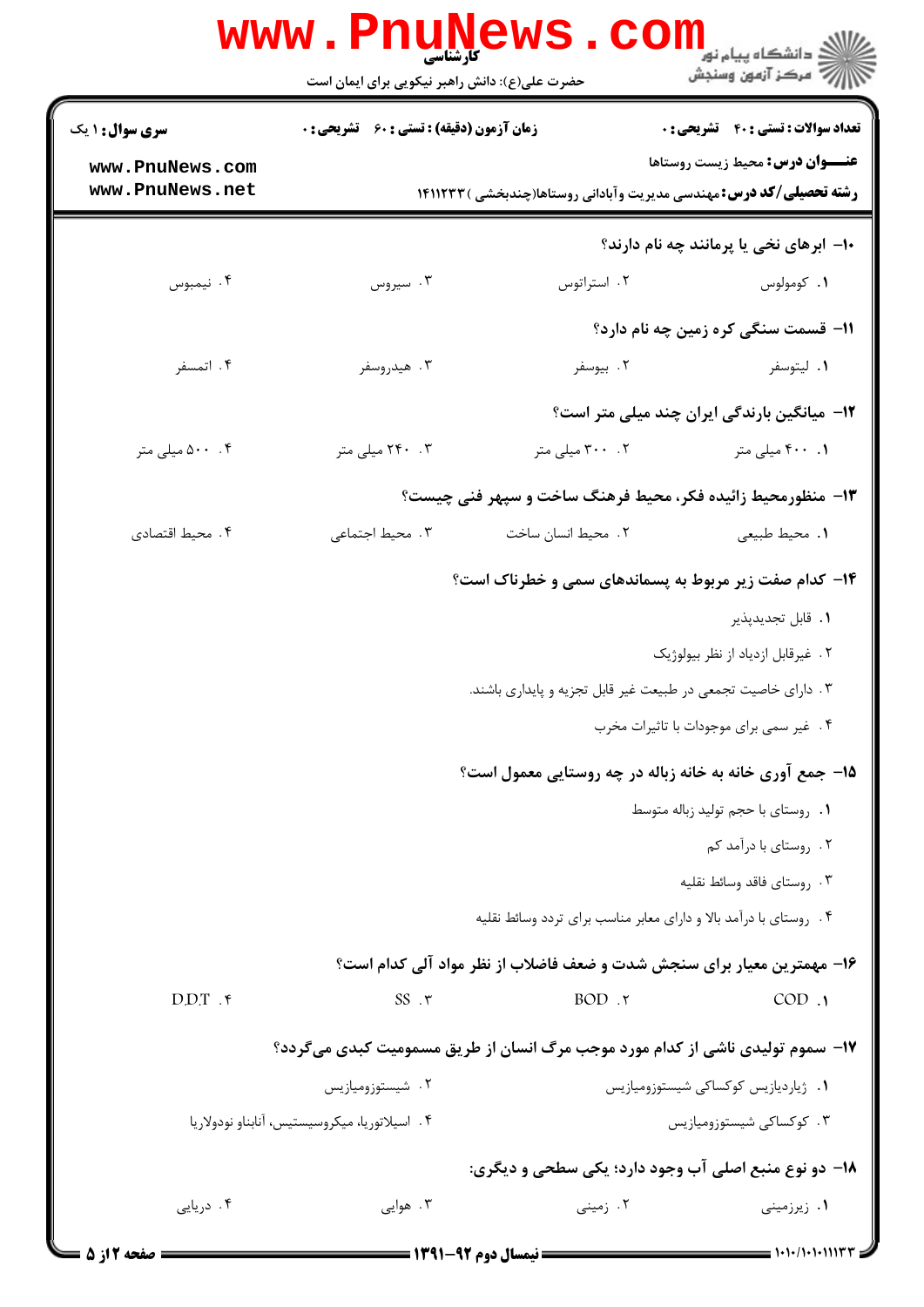|                                    | www.PnuNews<br>کارشناسی<br>حضرت علی(ع): دانش راهبر نیکویی برای ایمان است |                        | COI<br><mark>ڪ</mark> دانشڪاه پيام نور <mark>'</mark><br>أأآت مرکز آزمون وسنجش                                        |
|------------------------------------|--------------------------------------------------------------------------|------------------------|-----------------------------------------------------------------------------------------------------------------------|
| <b>سری سوال : ۱ یک</b>             | <b>زمان آزمون (دقیقه) : تستی : 60 ٪ تشریحی : 0</b>                       |                        | <b>تعداد سوالات : تستی : 40 - تشریحی : 0</b>                                                                          |
| www.PnuNews.com<br>www.PnuNews.net |                                                                          |                        | <b>عنـــوان درس:</b> محیط زیست روستاها<br><b>رشته تحصیلی/کد درس:</b> مهندسی مدیریت وآبادانی روستاها(چندبخشی ) ۱۴۱۱۲۳۳ |
|                                    |                                                                          |                        | ۱۹- سطحی از زمین که سرچشمه تمام شاخه های فرعی یک رودخانه را داشته باشد چه نام دارد.                                   |
| ۰۴ خط الراس                        | ۰۳ مسیر جویباری                                                          | ٢.  حوضه آبده          | ٠١. حوضه آبخيز                                                                                                        |
|                                    |                                                                          |                        | <b>۲۰</b> - متداول ترین ماده شیمیایی که برای گندزدایی استفاده می شود چه نام دارد.                                     |
| ۰۴ برم                             | ۰۳ فلوئور                                                                | ۰۲ ازن                 | ۰۱ کلر                                                                                                                |
|                                    |                                                                          |                        | <b>۲۱</b> - به قسمتهای غیر قابل استفاده مواد غذایی چه میگویند.                                                        |
| ۰۴ کمپوست                          | ۰۳ مواد غیر قابل تجدید                                                   | ٢. مواد غير قابل تجديد | ۰۱. پسماند                                                                                                            |
|                                    |                                                                          |                        | ۲۲– مهمترین مرحله بهسازی آب در روش فیزیکی کدام است؟                                                                   |
| ۰۴ گندزدایی                        | ۰۳ جوشاندن                                                               | ۰۲ انبار کردن آب       | <b>۱.</b> پالايش آب                                                                                                   |
|                                    |                                                                          |                        | ۲۳- هیدروکلیماتولوژی در چه بخشی از اقلیم شناسی مورد بحث قرار میدهد؟                                                   |
|                                    | ۰۲ آبیاری و سدسازی، دبی رودخانه ها                                       |                        | ۰۱ بیماری های وابسته به اقلیم                                                                                         |
|                                    | ۰۴ انقلابات جوی                                                          |                        | ۰۳ کشتیرانی                                                                                                           |
|                                    |                                                                          |                        | ۲۴- تخلخل خاک جزء کدام عوامل سازنده اقلیم تقسیم بندی می شود؟                                                          |
| ۰۴ زمینی اقلیم                     | ۰۳ زمین شناسی اقلیم                                                      | ۰۲ کیهانی اقلیم        | ٠١. هواشناسي اقليم                                                                                                    |
|                                    |                                                                          |                        | ۲۵- اساس طبقه بندی اقلیم به ماکرو، مزو و میکرو چیست؟                                                                  |
|                                    | ٢. مكان اندازه گيرى عوامل اقليمي                                         |                        | ٠١. وسعت تحت پوشش                                                                                                     |
|                                    | ۰۴ ارتفاع از سطح دریا                                                    |                        | ۰۳ زمان اندازه گیری عوامل قلیمی                                                                                       |
|                                    |                                                                          |                        | ۲۶– میدان توجه اگرومتئولوژی یا هواشناسی کشاورزی کدام است؟                                                             |
|                                    |                                                                          |                        | ٠١. از سطح زمين تا اتمسفر                                                                                             |
|                                    |                                                                          |                        | ٢ . از محل رشد عميق ترين ريشه هاي گياهي تا لايه هوايي رويش محصولات                                                    |
|                                    |                                                                          |                        | ۰۳ از عمیق ترین لایه خاک تا سطح خاک                                                                                   |
|                                    |                                                                          |                        | ۴. از عمیق ترین لایه خاک تا هیدروسفر                                                                                  |
|                                    |                                                                          |                        | ۲۷– کدام عامل با کنترل حرارت سطح زمین کنترل پراکندگی زمان و مکان رطوبت و فشار را انجام میدهد؟                         |
| ۰۴ انرژی خورشیدی                   | ۰۳ ارتفاع از سطح دریا                                                    | ۰۲ عرض جغرافیایی       | ۰۱ پوشش زمین                                                                                                          |
|                                    |                                                                          |                        |                                                                                                                       |
|                                    |                                                                          |                        |                                                                                                                       |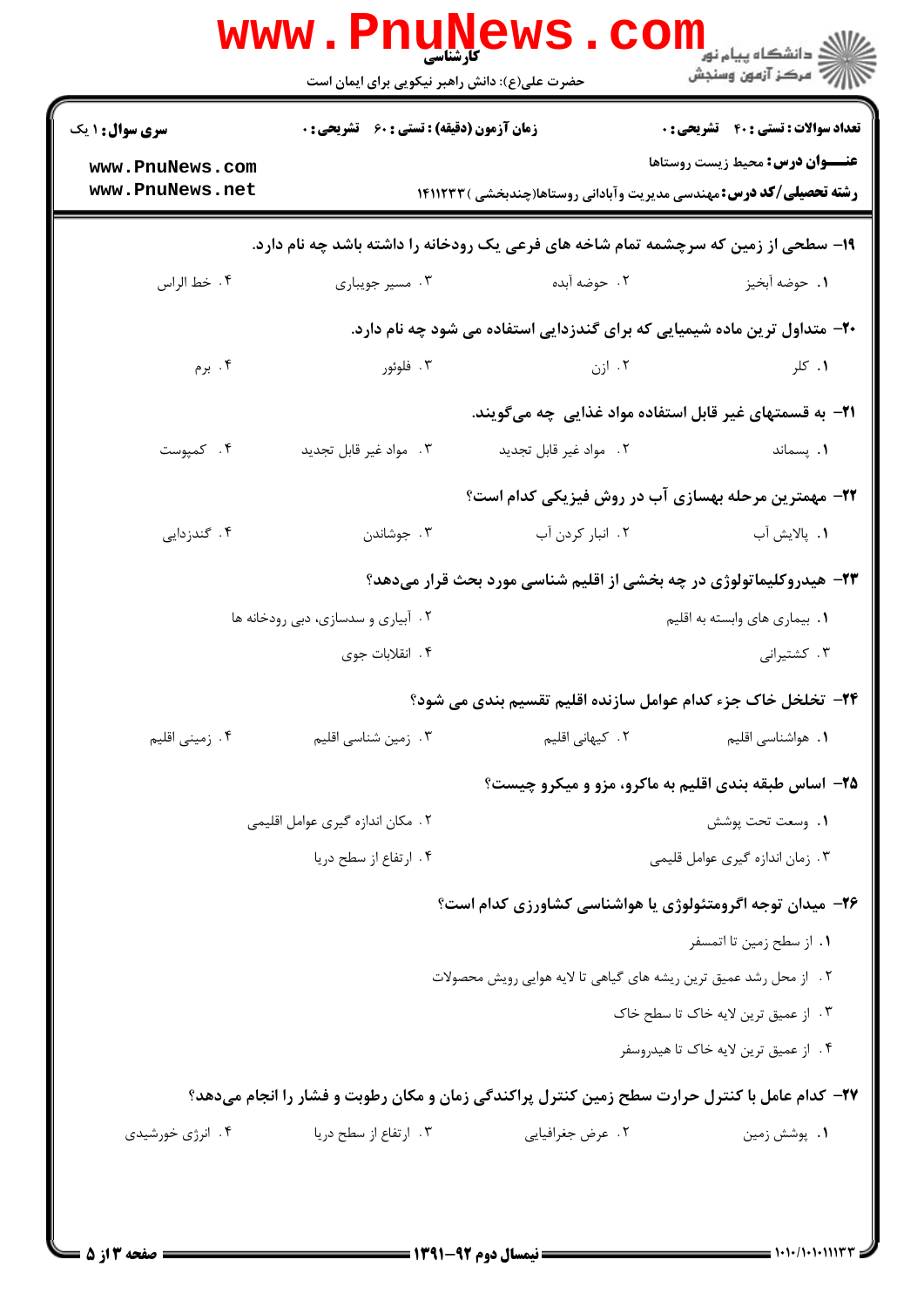|                                    | www.PnuN<br>کارشناسی<br>حضرت علی(ع): دانش راهبر نیکویی برای ایمان است               | ews                                                                           | ڪ دانشڪاه پيا <sub>م</sub> نور<br><mark>ر</mark> 7 مرڪز آزمون وسنڊش                                                   |  |
|------------------------------------|-------------------------------------------------------------------------------------|-------------------------------------------------------------------------------|-----------------------------------------------------------------------------------------------------------------------|--|
| <b>سری سوال : ۱ یک</b>             | <b>زمان آزمون (دقیقه) : تستی : 60 ٪ تشریحی : 0</b>                                  |                                                                               | <b>تعداد سوالات : تستي : 40 قشريحي : 0</b>                                                                            |  |
| www.PnuNews.com<br>www.PnuNews.net |                                                                                     |                                                                               | <b>عنـــوان درس:</b> محیط زیست روستاها<br><b>رشته تحصیلی/کد درس:</b> مهندسی مدیریت وآبادانی روستاها(چندبخشی ) ۱۴۱۱۲۳۳ |  |
|                                    |                                                                                     |                                                                               | ۲۸– مهمترین جذب طول موج های خورشید به وسیله گازها چه طول موجی است؟                                                    |  |
| ۰۴ کیهانی                          | ۰۳ مرئی                                                                             | ۰۲ فروسرخ                                                                     | ٠١. فرابنفش                                                                                                           |  |
|                                    |                                                                                     |                                                                               | <b>۲۹</b> - نسبت بازتابش انرژی به کل انرژی تابیده در سطح چه نام دارد؟                                                 |  |
| ۰۴ اگرونومی                        | ۰۳ آنتروپی                                                                          | ۲. آلیزه                                                                      | ٠١. آلبيدو                                                                                                            |  |
|                                    |                                                                                     |                                                                               | ۳۰– کدام مناطق در تمام فصول سال در معرض تابش عمودی خورشید قرار دارند؟                                                 |  |
| ۰۴ مناطق شبه حاره                  | ۰۳ مناطق حاره                                                                       | ۰۲ مناطق سردسیر                                                               | ٠١. مناطق معتدله                                                                                                      |  |
|                                    |                                                                                     |                                                                               | <b>۳۱</b> - وجود املاح محلول آب چه اثری بر تبخیر آب دارد؟                                                             |  |
|                                    | ۰۲ زیاد می کند                                                                      |                                                                               | <b>۱.</b> کند می کند                                                                                                  |  |
|                                    | ۰۴ باعث نوسان زیاد در تبخیر می شود.                                                 |                                                                               | ۰۳ تبخیر ارتباطی با شوری دارند.                                                                                       |  |
|                                    |                                                                                     |                                                                               | ٣٢- برفابه (اسليت) چه موقع اتفاق مي افتد؟                                                                             |  |
|                                    |                                                                                     | ۱. برخورد قطرات در حال ریزش از ابرها با لایه هوایی دارای دمای زیر نقطه انجماد |                                                                                                                       |  |
|                                    | ۲ . برخورد قطرات در حال ریزش از ابرها با لایه ای از هوا دارای دمای بالا نقطه انجماد |                                                                               |                                                                                                                       |  |
|                                    |                                                                                     | ۰۳ . برخورد قطرت باران با لايه از هوا با دماي حالت بخار                       |                                                                                                                       |  |
|                                    |                                                                                     |                                                                               | ۴. اتفاق افتادن حالت میعان و تصعید در جو زمین                                                                         |  |
|                                    |                                                                                     |                                                                               | ۳۳- کدام عناصر بیشترین مقدار را در کره خاکی دارا می باشد؟                                                             |  |
| ۰۴ اکسیژن و آلومینیم               | ۰۳ اکسیژن و سیلسیم                                                                  | ۰۲ آهن و کلسیم                                                                | ٠١. سيلسيم و ألومينيم                                                                                                 |  |
|                                    |                                                                                     |                                                                               | ۳۴- کدام مورد از مخرب ترین اثرات وارد شده به جنگل های مناطق خشک میباشد؟                                               |  |
|                                    | ۲ . تبدیل آنها به اراضی زراعی دیم                                                   |                                                                               | ۰۱ چرا                                                                                                                |  |
|                                    | ۰۴ بوته کنی                                                                         |                                                                               | ۰۳ استفاده به عنوان سوخت                                                                                              |  |
|                                    |                                                                                     |                                                                               | ۳۵- خصیصه اصلی روستا چه موضوعی می باشد؟                                                                               |  |
| ۰۴ تولیدی                          | ۰۳ طبیعی                                                                            | ۲. جامعه شناسی                                                                | ۱. فرهنگی                                                                                                             |  |
|                                    |                                                                                     |                                                                               | ۳۶- مدیریت ریش سفیدان در روستاها چه نوع مدیریتی است؟                                                                  |  |
| ۰۴ نامرئی و غیر رسمی               | ۰۳ مرئی                                                                             | ۰۲ نیمه رسمی                                                                  | ۰۱ رسمی                                                                                                               |  |
|                                    |                                                                                     |                                                                               |                                                                                                                       |  |
|                                    |                                                                                     |                                                                               |                                                                                                                       |  |